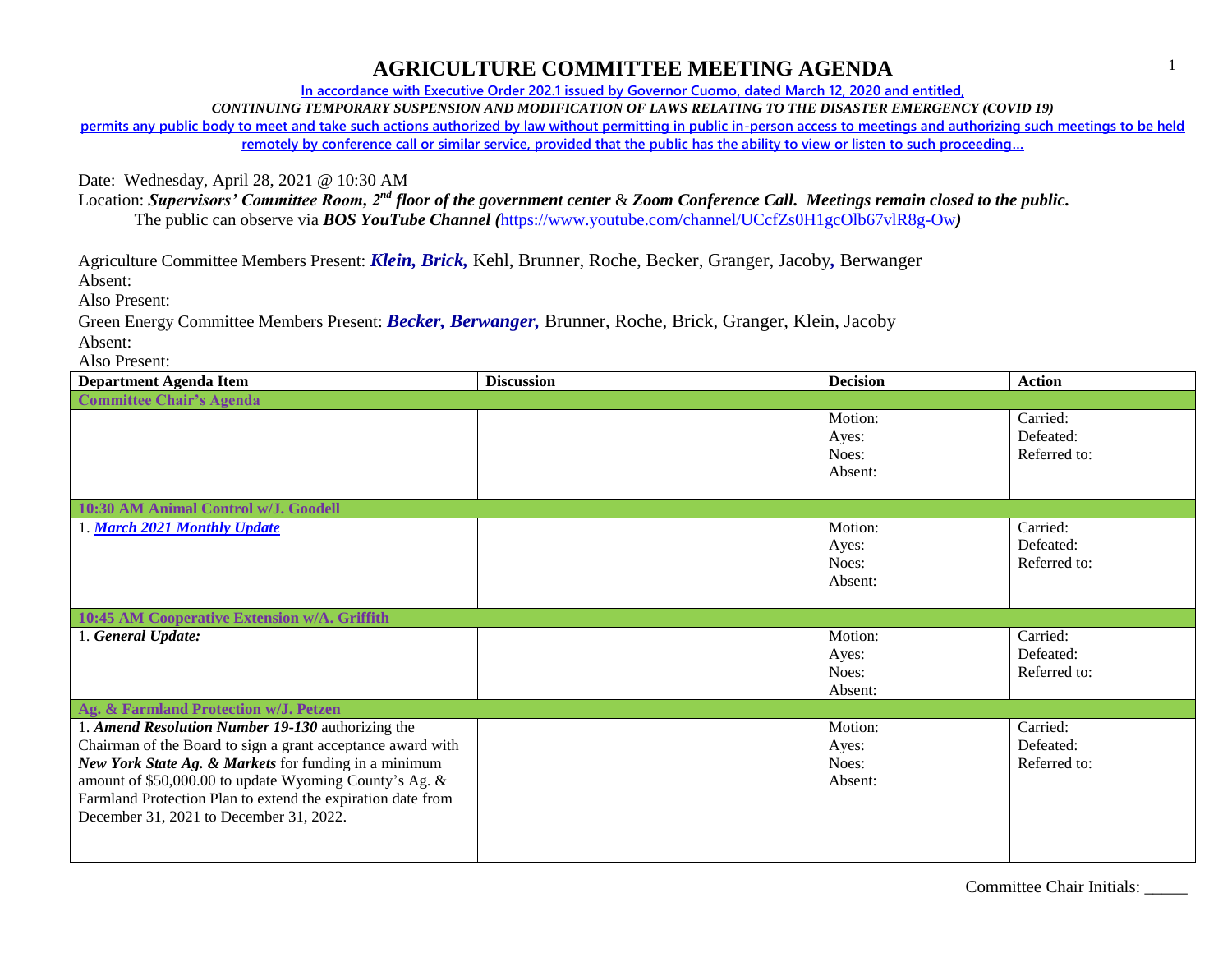## **AGRICULTURE COMMITTEE MEETING AGENDA**

**In accordance with Executive Order 202.1 issued by Governor Cuomo, dated March 12, 2020 and entitled,**

*CONTINUING TEMPORARY SUSPENSION AND MODIFICATION OF LAWS RELATING TO THE DISASTER EMERGENCY (COVID 19)*

**permits any public body to meet and take such actions authorized by law without permitting in public in-person access to meetings and authorizing such meetings to be held remotely by conference call or similar service, provided that the public has the ability to view or listen to such proceeding…**

Date: Wednesday, April 28, 2021 @ 10:30 AM

Location: *Supervisors' Committee Room, 2nd floor of the government center* & *Zoom Conference Call. Meetings remain closed to the public.* The public can observe via *BOS YouTube Channel (*<https://www.youtube.com/channel/UCcfZs0H1gcOlb67vlR8g-Ow>*)*

Agriculture Committee Members Present: *Klein, Brick,* Kehl, Brunner, Roche, Becker, Granger, Jacoby*,* Berwanger

Absent:

Also Present:

Green Energy Committee Members Present: *Becker, Berwanger,* Brunner, Roche, Brick, Granger, Klein, Jacoby Absent:

Also Present:

| <b>Department Agenda Item</b>                               | <b>Discussion</b>               | <b>Decision</b> | <b>Action</b> |
|-------------------------------------------------------------|---------------------------------|-----------------|---------------|
| 2. Rescind Resolution Number 20-224, Authorizing the        |                                 | Motion:         | Carried:      |
| Chairman to sign various contracts on behalf of the Wyoming |                                 | Ayes:           | Defeated:     |
| County Ag and Farmland Protection Board, in its entirety.   |                                 | Noes:           | Referred to:  |
|                                                             |                                 | Absent:         |               |
| 3. Professional Service Contract \$5,001 or greater:        |                                 | Motion:         | Carried:      |
| Authorize Chairman to sign an Interagency agreement,        |                                 | Ayes:           | Defeated:     |
| pursuant to General Municipal Law §104(b), with Cornell     |                                 | Noes:           | Referred to:  |
| Cooperative Extension of Wyoming County, 36 Center          |                                 | Absent:         |               |
| Street, Suite B, Warsaw, NY 14569 & Wyoming County Soil     |                                 |                 |               |
| & Water Conservation District, 36 Center Street, Suite D,   |                                 |                 |               |
| Warsaw, NY 14569, for services relating to the updating of  |                                 |                 |               |
| the Wyoming County Ag. & Farmland Protection Plan in an     |                                 |                 |               |
| amount not to exceed \$50,000.00 collectively; effective    |                                 |                 |               |
| March 5, 2019 through the expiration of the New York State  |                                 |                 |               |
| Ag. & Markets Ag. & Farmland Protection Planning Grant      |                                 |                 |               |
| (Contract Number AGM01-T00121GG-3000000).                   |                                 |                 |               |
| Soil & Water w/A. Fagan                                     |                                 |                 |               |
|                                                             |                                 | Motion:         | Carried:      |
|                                                             | $\sim$ Nothing to Report $\sim$ | Ayes:           | Defeated:     |
|                                                             |                                 | Noes:           | Referred to:  |
|                                                             |                                 | Absent:         |               |
| <b>Conservation w/</b>                                      |                                 |                 |               |
|                                                             |                                 | Motion:         | Carried:      |
|                                                             | $\sim$ Nothing to Report $\sim$ | Ayes:           | Defeated:     |
|                                                             |                                 | Noes:           | Referred to:  |
|                                                             |                                 | Absent:         |               |

Committee Chair Initials: \_\_\_\_\_